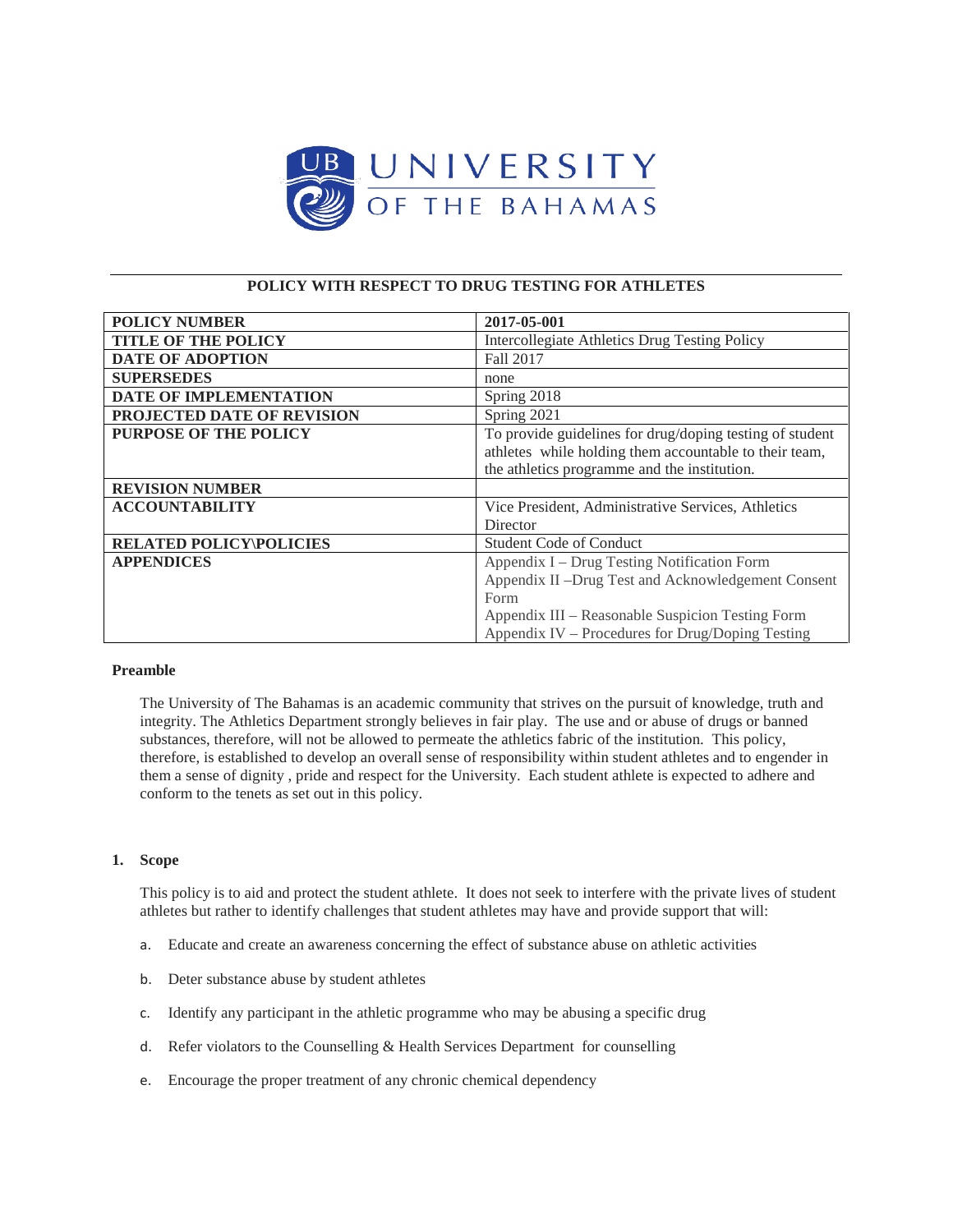- f. Provide reasonable safeguards that every participant in the programme is medically fit to engage in intercollegiate athletic competition
- **g.** Encourage discussion at all appropriate levels about the use of controlled substances.

### **2. Drug Education**

Drug education deters drug use and/or abuse. Drug education will be mandatory for student athletes and coaches at least once per semester. UB Athletics will work in collaboration with the Counselling & Health Services Department, the Anti-Doping Commission, and other government and non-government organizations to get the message out. The objective is to educate student athletes and coaches about the nature of drugs in order to encourage their resistance to taking these drugs. The Athletics Department will also pursue online drug education resources that can be made available to student athletes and coaches.

### **3. Prohibited Substances**

University of The Bahamas may test for substances at different times in the academic and athletic calendars. Student athletes are prohibited from use or attempted use, purchase, possession, manufacture, distribution, and or sale of the following classes of drugs:

- Stimulants
- **Narcotics**
- Anabolic agents
- Substances banned for specific sports
- **Diuretics**
- Street drugs
- Tobacco
- Peptide hormones and analogues

Individuals are prohibited from the illegal distribution, and/or the acquisition of multiple legal prescriptions for the same injury or illness from multiple physicians, misuse of any prescription drug, or alteration of any drug prescription. Distribution of drugs includes sale of a drug, trading a drug for another item/drug, or giving their prescription to another person.

Any misuse of alcohol, including violations of the law while intoxicated, may result in corrective actions. A student athlete will be subject to remedial guidelines if they receive a legal citation from a law enforcement officer for an alcohol violation, including but not limited to:

- Driving under the influence of drugs or alcohol
- Public intoxication by drugs or alcohol
- Underage possession of alcohol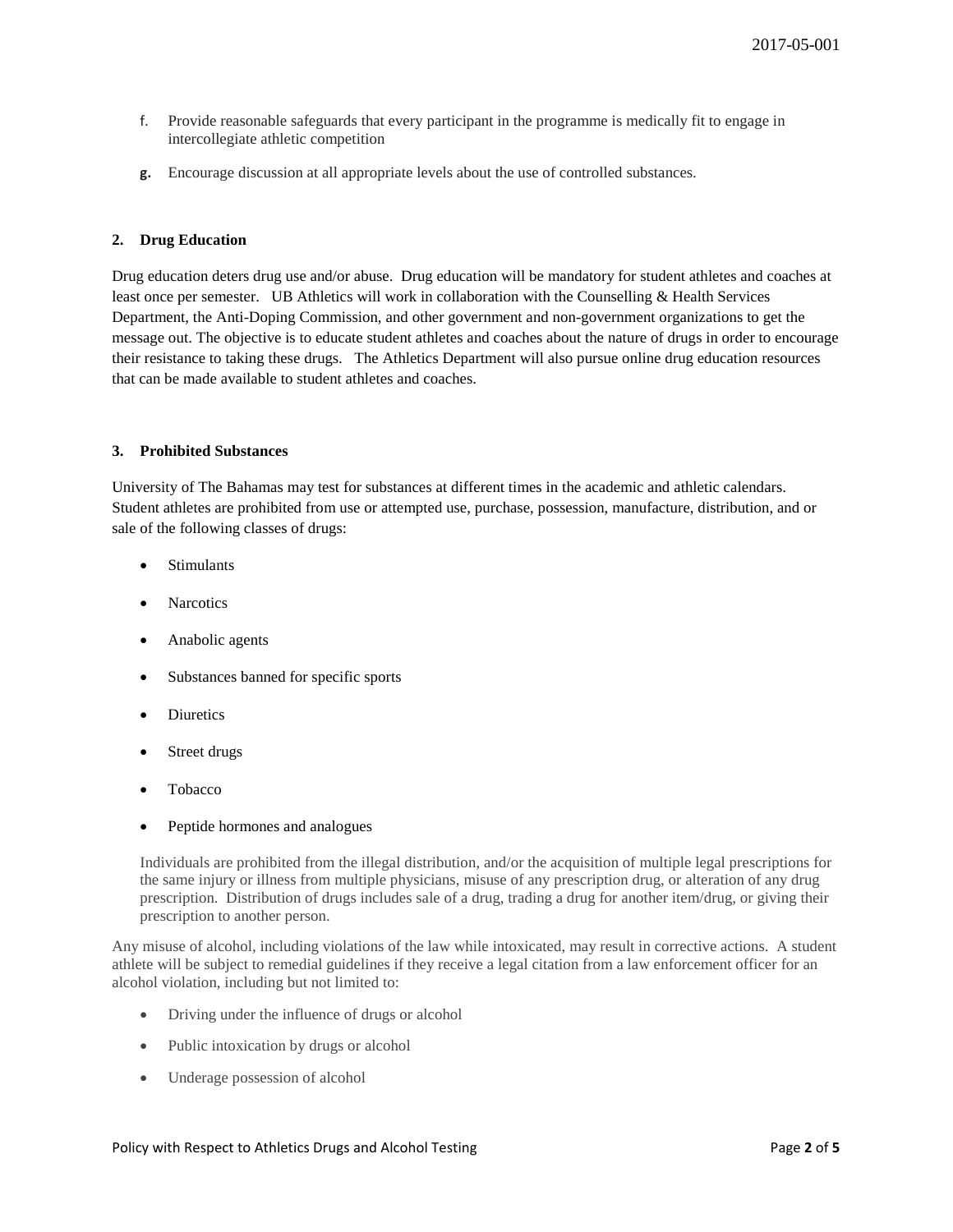• Any student athlete who is observed in the act of illegal drug or alcohol use, or is observed demonstrating the effects of drug or alcohol abuse by an Athletics department staff member, university employee, or law enforcement officer will be subject to the consequences for drug and alcohol offenses detailed in this policy as well any consequences from the University.

# **4. Types of Testing**

# University of The Bahamas may drug test an unlimited number of times, any or all of their athletic teams by any of the means below:

Random Testing: Random drug testing will be performed throughout the academic year. The drug testing schedule will be set by the Athletic Director in consultation with the Athletic Trainer. The Athletic Director or the Athletic Trainer will notify the selected student athletes of the time and place for the screening.

Reasonable Suspicion Testing: Student athletes may be drug tested if there is reasonable suspicion of alcohol or drug use or abuse. Any University of the Bahamas faculty or staff member may report certain signs, symptoms, or changes in behavior that may cause him or her to suspect drug or alcohol use. Reasonable suspicion may be, but not limited to:

- 1. Tardiness or absences from enrolled classes
- 2. Tardiness or absences from scheduled practices and games
- 3. Abnormal behavior at athletic practices and games
- 4. Inconsistent academic or athletic performance
- 5. Unexplained financial gains
- 6. Personality changes or withdrawal from usual activities
- 7. Poor athletic conditioning given time of season/year
- 8. Unexplained depression, euphoria or hyperactivity
- 9. Confrontation with faculty, staff, students or administrators of the University of the Bahamas
- 10. Violation of University of the Bahamas rules and regulations, including Student Code of Conduct and those of the Residence Halls or athletic teams
- 11. Any behavior requiring police involvement
- 12. Personal acknowledgement

Faculty and staff members have a duty to report any suspicions to the Athletic Director or Athletic Trainer in writing. In addition, should a student athlete attempt to avoid notification, either by avoiding calls from the athletic trainer or coach, turning off cell phone, skipping class, or leaving town, there may be reasonable suspicion to test.

Re-Entry Testing: All student-athletes who have tested positive for a banned substance must undergo re-entry testing and the results must report as negative before the student athlete is allowed to return to participation.

Follow-Up Testing: Student athletes who test positive for a banned substance or self-refer may be required to re-test at any time during his/her career in order to monitor if the athlete has refrained from further using banned substances.

### **5. Consent**

Each year all student athletes must sign the current *Intercollegiate Athletics Drug Test Acknowledgement and Consent Form* before attending any team practice or participating in any intercollegiate competition. Failure to complete and sign the consent form will result in the student athlete being prohibited from attending or participating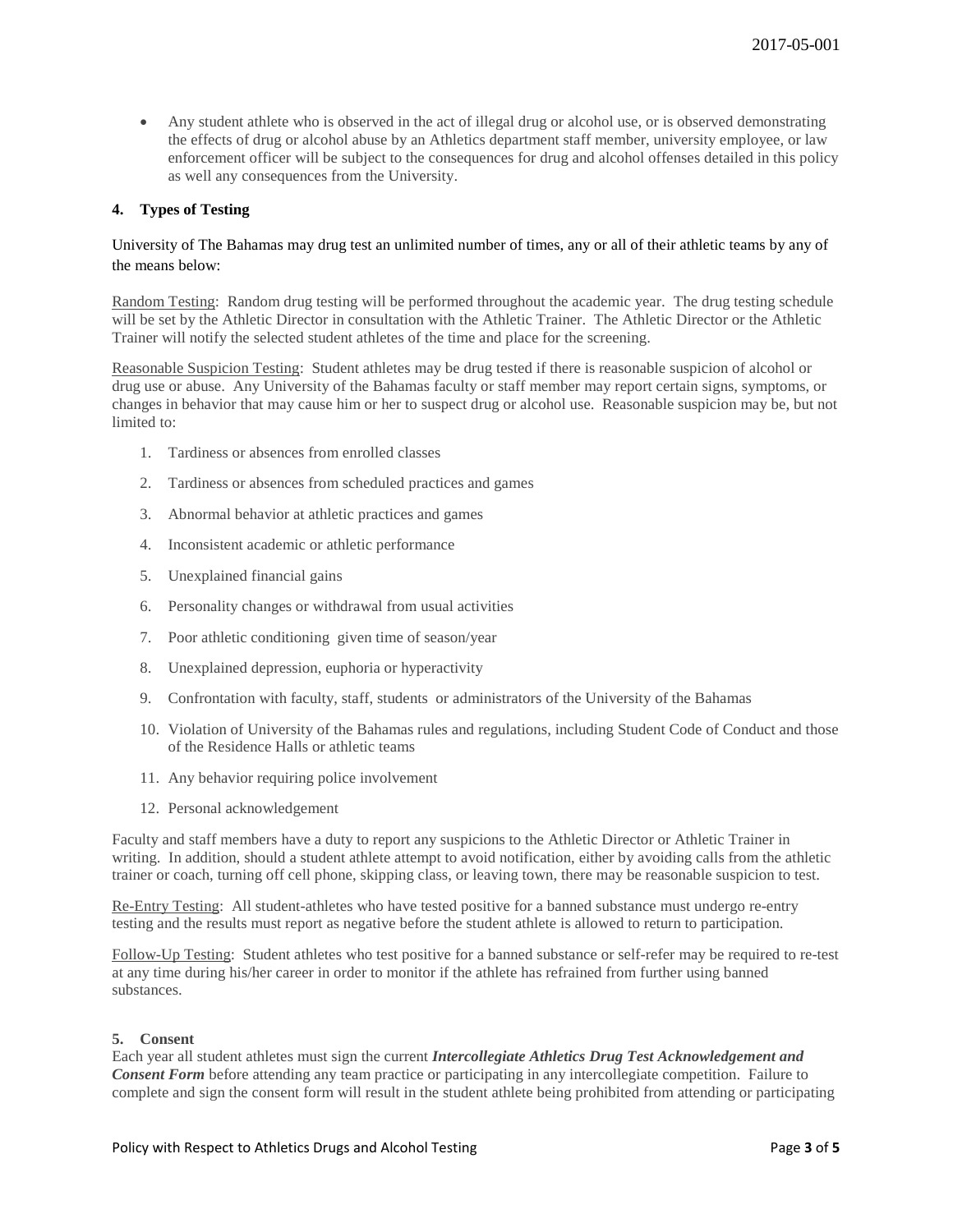in team practices and intercollegiate competitions and may result in the student-athlete losing any athletic scholarships or aid he/she may be receiving.

### **Consequences for Violations or Infractions**

**1st Offense:** If a positive result is confirmed and verified, the Athletics Director will notify the athlete, the athlete's head coach and the Athletic Trainer. The student athlete will be urged and advised to initiate immediate contact with his/her parent(s), legal guardian(s) or spouse to advise them of the positive result. The athlete will be referred to the Counselling & Health Services Department and required to complete a mandatory drug counselling programme under the supervision of trained professional. The advisor shall determine the length and manner of the counselling best suited to the needs of the athlete. Refusal to participate in the counselling programme set forth in this paragraph will be treated and handled as a second positive test result.

Student athletes with positive results will be tested on a regular basis, recognizing that some prohibited substances take time to clear the body.

**2nd Offense:** If a positive result is confirmed and verified, the Athletics Director will notify the athlete, the athlete's head coach, and the Athletic Trainer. Additionally, the Athletic Director shall notify the athlete's parent(s), legal guardian (s) or spouse of the second positive results for the purpose of securing their assistance in the prevention of further illicit drug use by the athlete. The athlete will be suspended from all athletic competition and travel for a 30 day period. If the suspension does not include a sanctioned competition, the athlete will sit out the first sanctioned competition. Prior to the suspension period, the athlete will have the opportunity to discuss the matter with the Athletic Director and present evidence of any mitigating circumstances which the athlete feels important. Refusal to participate on the steps and programme as set forth in this paragraph and the immediately preceding paragraph will be treated and handled as a third positive test.

The athlete will be required to undergo professional therapy until the drug use has ceased. Termination of the drug rehabilitation program will be made by a trained Drug Rehabilitation Professional.

# **ALL EXPENSES OCCURRED AS A RESULT OF COUNSELLING AND DRUG REHABILITATION SHALL BE PAID FOR BY THE ATHLETE.**

**3rd Offense:** If a positive result is confirmed and verified, the Athletics Director will notify the athlete, the athlete's head coach, and the Athletic Trainer. Additionally the Athletic Director shall notify the athlete's parent(s), legal guardian (s) or spouse to advise them of the positive result.

At this time, UB will operate upon the assumption that the athlete has a serious problem and /or has made some conscious value judgments as to drug use, and deal with the athlete accordingly.

All athletic financial aid will cease at the earliest possible date. The student athlete will be suspended from the University of the Bahamas Athletics competition, and the team he/she is participating on. Prior to the suspension of financial aid and athletic participation referred to above, the athlete will be given the opportunity to meet with the Athletic Director to present his/her side of the case together with evidence of any mitigating circumstances which the athletes feels important. No final action will be taken until after this meeting has been held. The Athletic Director shall have discretion to make any adjustments he/she finds to be necessary or appropriate based upon such information.

### **6. Exceptions and Appeals**

Medical Exceptions: The University of the Bahamas recognizes that some banned substances are used for legitimate medical purposes. Accordingly, The University of the Bahamas allows exceptions to be made for those studentathletes with a documented medical history demonstrating a need for regular use of such a substance.

Student athletes are required to inform the Office of the Athletic Director and the Athletic Trainer of all medications taken. In order to qualify as a proper notification, the student athlete shall provide a letter from his/her physician that shall contain information as to the medical history, diagnosis, and treatment plan, including medications and dosage information, to be maintained in the student-athlete's medical records. In the event a student-athlete tests positive for a banned substance, the Athletic Trainer, in consultation with a physician, identified by the Athletics Department, will review the student-athlete's medical record to determine and make a recommendation to the